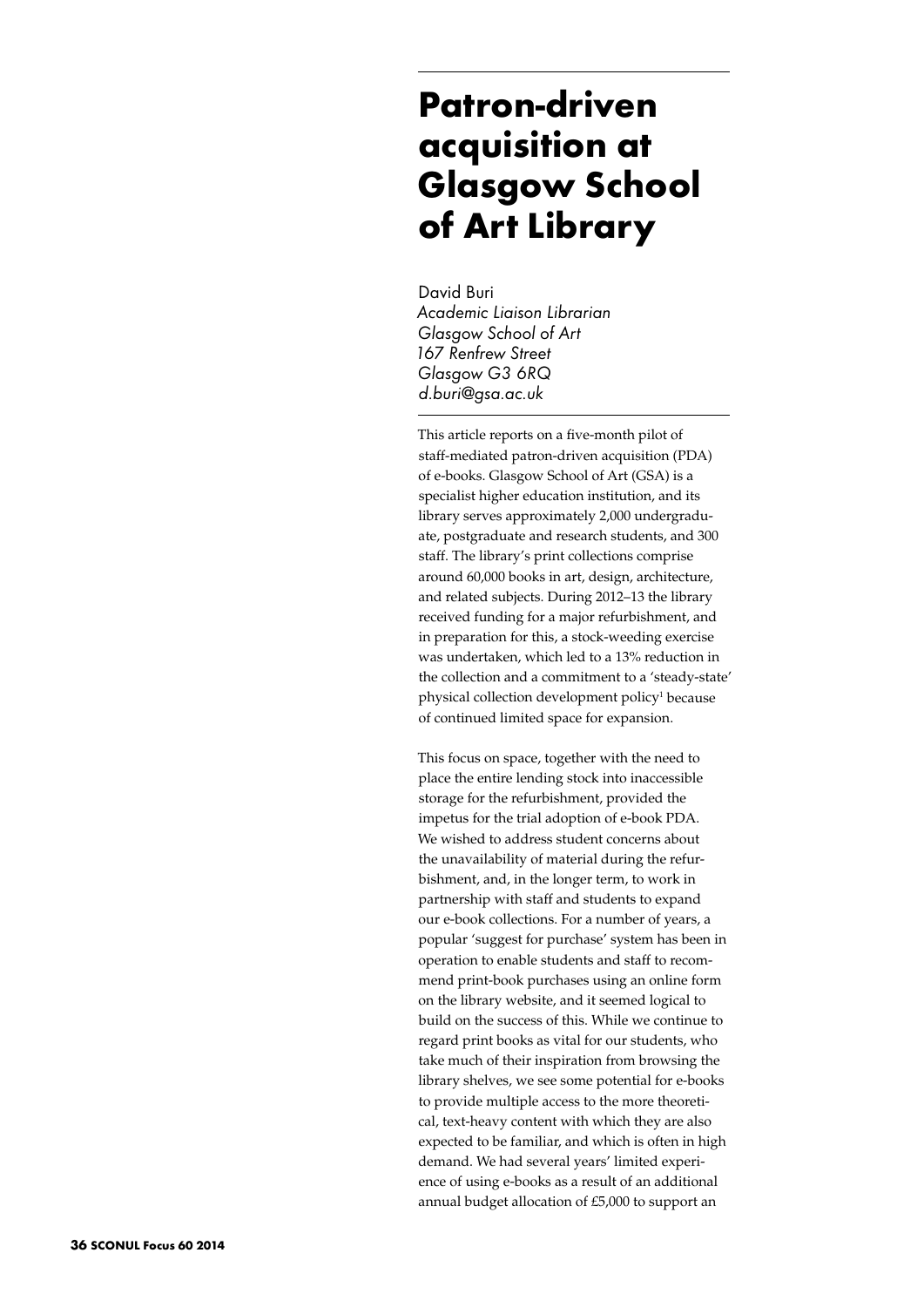expansion in the school's postgraduate courses and to provide our readers with access to content outside our core opening hours, and had already purchased around 200 e-book titles.

For the PDA trial, we considered a number of e-book platforms and vendors, including Dawsonera, ProQuest's Ebook Library, EBSCO, Ebrary, and Coutts' MyiLibrary. We opted for Dawsonera, in part because we had a good existing relationship with the company for the supply of both print and e-books, but also because as a small institution with a very limited budget, we were attracted by the low-risk and low-cost ability to purchase individual e-books, rather than packages which might have swamped our catalogue with large numbers of possibly redundant titles. Two further advantages of Dawsonera were the ability to provide unlimited concurrent views, and no requirement for us to deposit any funds up-front.

Having selected a vendor, our next step was to complete a profile that recorded the Dewey ranges, publishers and publication dates that we were interested in. Based on their experience with other institutions, Dawson had suggested to us that, given our relatively small size, we should aim to generate no more than 5,000 PDA titles with which to populate our catalogue. Our first attempt produced 10,000 titles, and it took several further adjustments before we managed to hit our target.

We then set the various 'triggers', which would be used to create an e-book request or purchase by a reader. A variety of combinations can be used, including a five-minute preview, or a set number of previews, rentals or purchase suggestions. We had set aside £3,000 of our annual e-book budget of £5,000 for PDA but, concerned that over-enthusiastic users might spend this very quickly, we decided to disable the auto-purchase mechanism and instead allowed users to place a purchase suggestion in the form of an email following the expiry of a five-minute preview of the book. Purchase suggestions would also be automatically generated following four separate five-minute previews. To provide ourselves with additional reassurance, we set an overall budget limit for our PDA purchases, with a warning flag if and when the limit was approached.

The next stage was to import a small sample of PDA MARC records into our Talis Alto library management system, and to test that the data appeared correctly and did not affect the integrity

of any existing catalogue records. We experienced a number of problems relating to the import, and found this part of the process difficult and time-consuming. A further challenge was that the sample records had to be removed manually, which was a repetitive and time-consuming task. These problems made us cautious when uploading the 5,000 PDA titles, so we undertook this in batches of 1,000 records, allowing time between each import to test the data thoroughly.

PDA titles that are not currently part of the collection appear in our OPAC with the shelfmark 'online resource – suggest for purchase', and contain a 'view online' link which, for authenticated library users, leads to both a five-minute preview of the book and an option to suggest it for purchase via an online form. All purchase suggestions are aggregated and an email is generated each week to the academic liaison librarians for approval. The email includes contact details for the user requesting the book, together with any additional background information or justification that they may choose to submit. Library staff can also view and process purchase suggestions at any time via the Dawsonera administrator portal.

The staff workflow for dealing with purchase suggestions is straightforward. Suggestions can be grouped into a batch and submitted online, following which the e-book becomes 'live' and available to users, usually within a matter of hours, and its PDA catalogue record is amended to reflect its new status and availability. When the reader next logs in to Dawsonera, they receive a notification at the top of their screen that the book is available. To reinforce this message and to endeavour to ensure that the book is used, the academic liaison librarian also emails the user when the book is purchased with the URL of the e-book. While this may seem like unnecessary extra work, it is worth bearing in mind that communication with users regarding the fulfilment of their print- and e-book requests was identified by Reynolds<sup>2</sup> as a significant area of dissatisfaction in a survey of patron-driven acquisitions at Texas A&M University.

Five months since taking our first 'baby steps' towards PDA, the system appears to be working smoothly and proving affordable. Despite not announcing the PDA pilot, in order to avoid any skewing of purchases, we are experiencing a slow but steady trickle of requests as users discover PDA e-books during OPAC searches. Thirtyeight books have been suggested via PDA during the five months of the pilot, with a total cost of